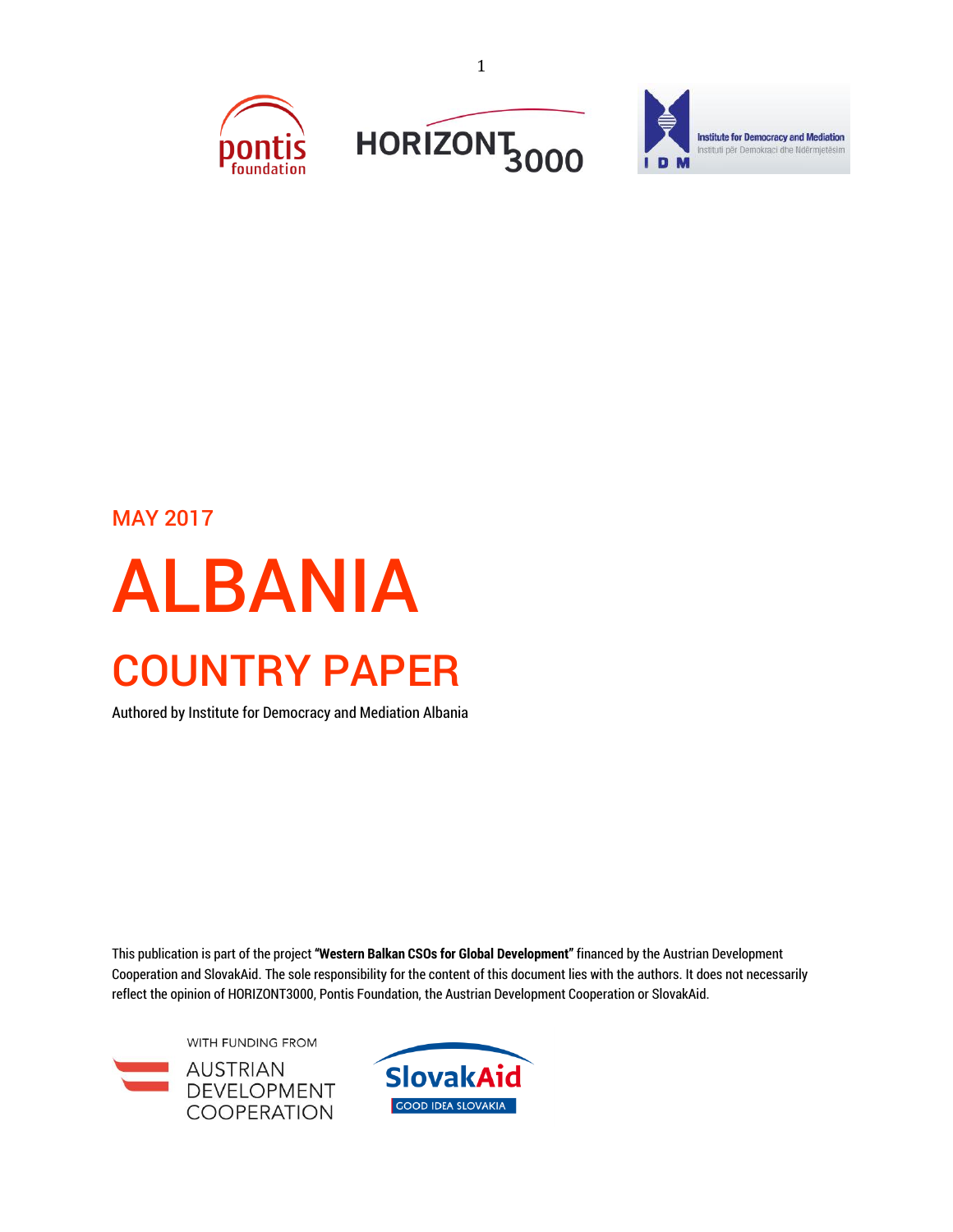## Table of Contents

| 1.  |       |       |                                                                  |  |
|-----|-------|-------|------------------------------------------------------------------|--|
| 2.  |       |       |                                                                  |  |
| 2.1 |       |       |                                                                  |  |
|     | 2.2   |       |                                                                  |  |
| 3.  |       |       |                                                                  |  |
| 3.1 |       |       |                                                                  |  |
|     | 3.2   |       |                                                                  |  |
|     | 3.3   |       |                                                                  |  |
| 4.  |       |       |                                                                  |  |
| 4.1 |       |       |                                                                  |  |
|     | 4.1.1 |       |                                                                  |  |
|     |       | 4.1.2 |                                                                  |  |
|     | 4.2   |       | Albania as a donor of development and humanitarian assistance 14 |  |
| 5.  |       |       |                                                                  |  |
| 5.1 |       |       |                                                                  |  |
|     | 5.2   |       |                                                                  |  |
|     |       | 5.2.1 |                                                                  |  |
|     |       | 5.2.2 |                                                                  |  |
|     |       | 5.2.3 |                                                                  |  |
|     | 5.3   |       |                                                                  |  |
| 6   |       |       |                                                                  |  |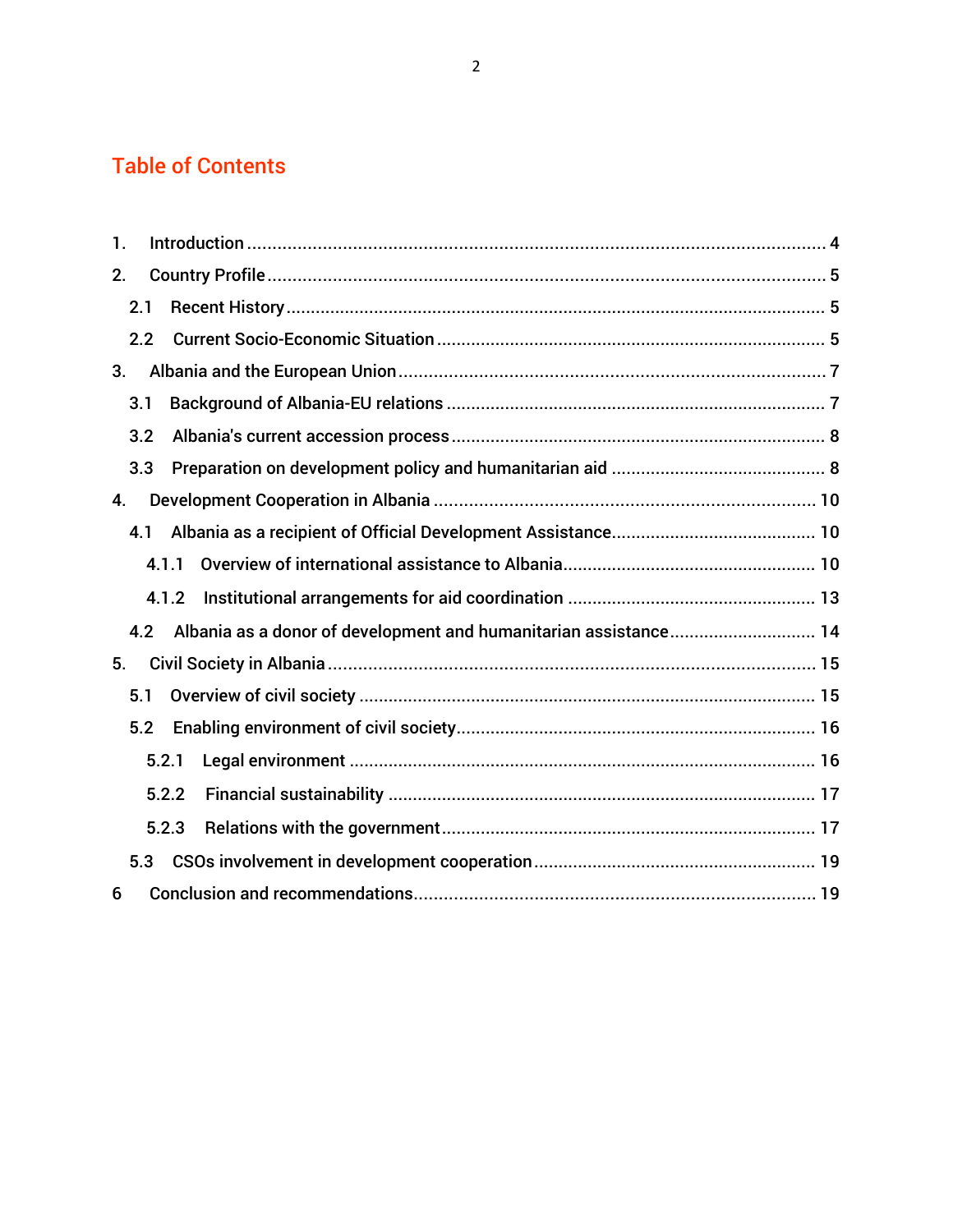# List of Acronyms

| <b>AAA</b>  | <b>Accra Agenda for Action</b>                |
|-------------|-----------------------------------------------|
| <b>CSO</b>  | <b>Civil Society Organisation</b>             |
| <b>DAC</b>  | <b>Development Assistance Committee</b>       |
| EU          | <b>European Union</b>                         |
| <b>GDP</b>  | <b>Gross Domestic Product</b>                 |
| <b>GNI</b>  | <b>Gross National Income</b>                  |
| <b>MDGs</b> | <b>Millennium Development Goals</b>           |
| <b>MFA</b>  | <b>Ministry of Foreign Affairs</b>            |
| <b>ODA</b>  | <b>Official Development Assistance</b>        |
| <b>PCD</b>  | <b>Policy Coherence for Development</b>       |
| PD          | <b>Paris Declaration on Aid Effectiveness</b> |
| <b>SDGs</b> | <b>Sustainable Development Goals</b>          |
| UN          | <b>United Nations</b>                         |
| <b>UNDP</b> | <b>United Nations Development Programme</b>   |
|             |                                               |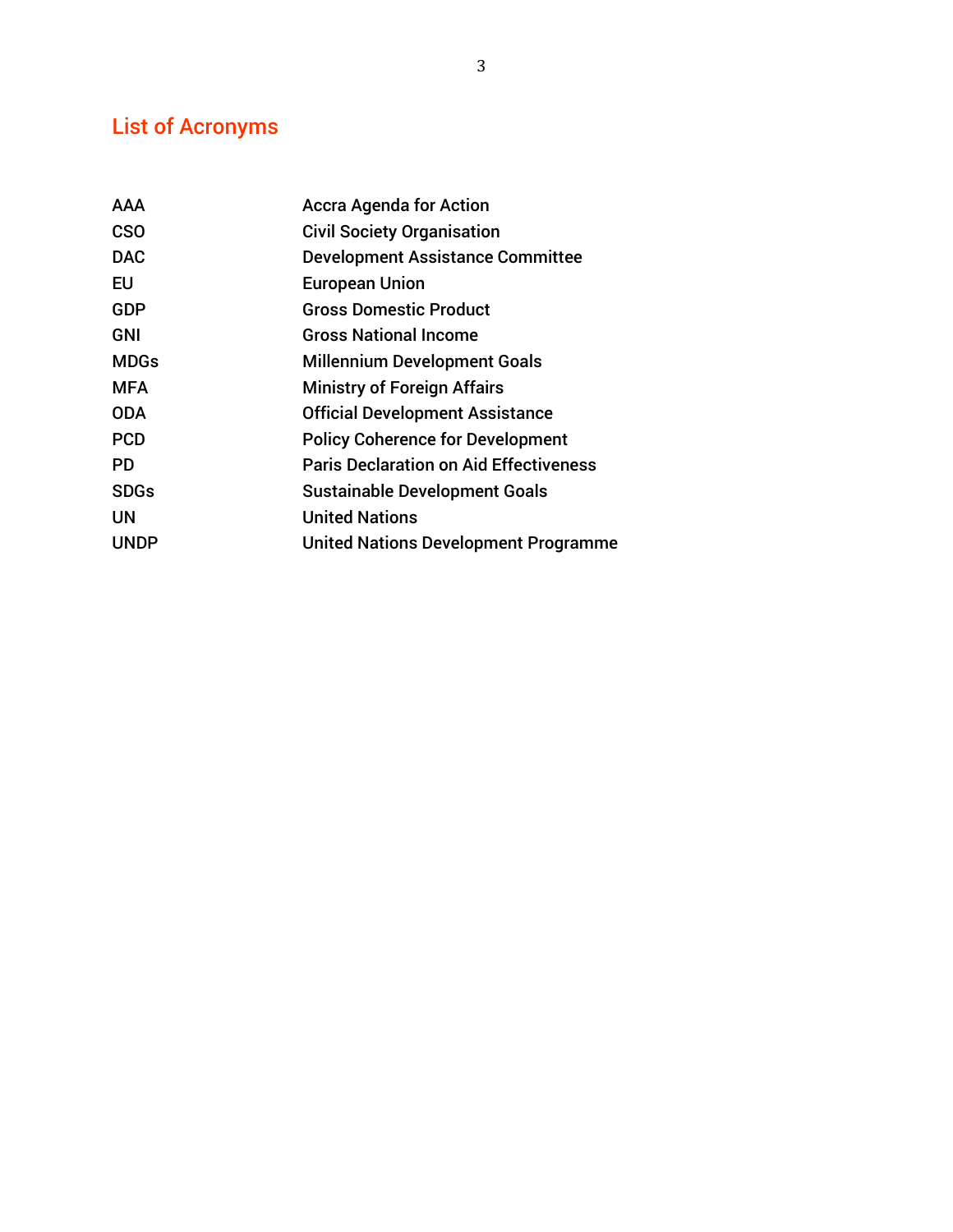## 1. Introduction

In view of future opening of accession negotiations – under Chapter 30 on External Relations<sup>1</sup> – Albania, *inter alia,* will need to define its policy on development cooperation and humanitarian aid along with developing relevant effective mechanisms in the field.

Since policies on development cooperation and humanitarian aid are mirrored in the *acquis communautaire*, accession countries will be required to transpose and apply the relevant legislation, and, following accession, successively engage in financing development assistance, For Albania, this translates into adapting from the position of a country recipient of Official Development Assistance (ODA) to becoming a donor country. Throughout this whole process, the meaningful involvement of Civil Society Organisations (CSOs) will prove to be essential.

In this context, the main aim of this *Country Paper* is to provide an overview of the past and current situation of the Government of Albania (GoA) and civil society engagement in development cooperation and its related activities, including humanitarian policy and assistance and development education activities  $-$  in order to contribute, as such, to a better understanding of Chapter 30 and to advocate for a meaningful involvement of civil society in this process.

The methodological tools employed for preparing this Country Paper comprised of a review of relevant literature and official documents accompanied with semi-structured interviews with key informants from the relevant governmental bodies and civil society representatives.

The paper is structured in six parts as follows: first, a short introduction is provided; second, the country profile of Albania is outlined, including its recent history and current socioeconomic situation; third, the Albania and EU relations are explored; fourth, the history of development cooperation in Albania is analyzed; fifth, the enabling environment where civil society operates and its role in development cooperation is presented; and, last, conclusions and relevant recommendations are put forward.

 $^{\rm 1}$  Chapter 30 encompasses EU's international activity. In the first part, it includes, common trade policy and bilateral agreements with third countries, whilst, under development policy, it deals with development cooperation and humanitarian aid.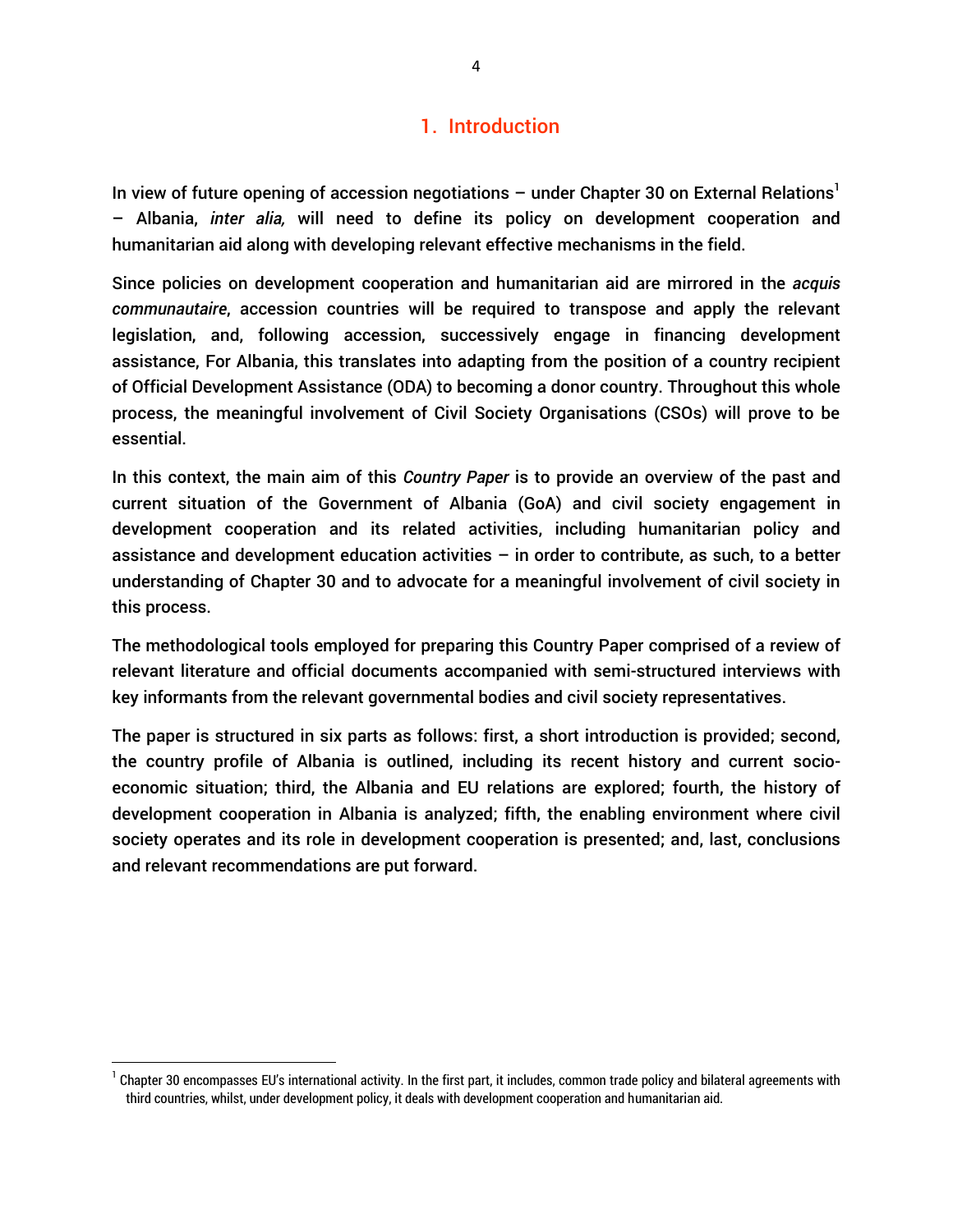## 2. Country Profile

## 2.1 Recent History

Albania is located in Southeastern Europe with a coastline at the Adriatic and the Ionian Sea, between Montenegro and Kosovo in the north, Macedonia in the east and Greece in the south.

Following the World War II, after very little experience with liberal regimes, Albania became a communist state under the strict dictatorship of Enver Hoxha. The country remained hermetically isolated from the rest of the world until its transition to democracy in 1991. In 1992, the very first pluralist elections took place, ending 47 years of highly repressive communist regime, and leading the country towards painful reforms towards a liberalized economy and state. In 1997-1998, the country fell into a brief state of anarchy, civil disorder and violence, also known as the Pyramid Crisis, where thousands of people battle riots demanding their money back because of failed financial schemes. The pyramid schemes swallowed up around two/thirds of the spare savings of Albanian families and counted for the half of the country GDP.<sup>2</sup> It took the intervention of the U.N. forces at the time to restore order and bring the country back to stability. In 1999, Albania accommodated nearly half a million Kosovars, who fled across the border upon the war with Serbia $^3$ .

After the ratification of the new constitution through a popular referendum in 1998, Albania entered the difficult path of the consolidation of the rule of law and progressive reforms. In 2006, Albania signed the Stabilization and Association Agreement (SAA) with the EU and in 2009 Albania joined the North American Treaty Organization (NATO). From 2014, Albania gained the candidate status for the European Union (EU) accession and currently is in the process of meeting the objectives set out in the five key priorities for the opening of accession negotiations.

## 2.2 Current Socio-Economic Situation

Albania has a current population of 2, 876, 591 inhabitants according to the latest data from the Albanian Institute of Statistics (INSTAT, 2017), residing in an area of around 28,7 thousand km2. Approximately 53.4 % of the total population in Albania lives in urban areas, and around 46.5% lives in rural areas (INSTAT, 2012).

 $\overline{\phantom{a}}$ 

.

 $^2$  Jarvis, Ch "The Rise and Fall of Albania's Pyramid Schemes" 2000; 37/1

 $^3$  Kondaj, R. "Management of refugee crisis in Albania during the 1999 Kosovo conflict" Croat Med J. 2002 Apr; 43(2):190-4.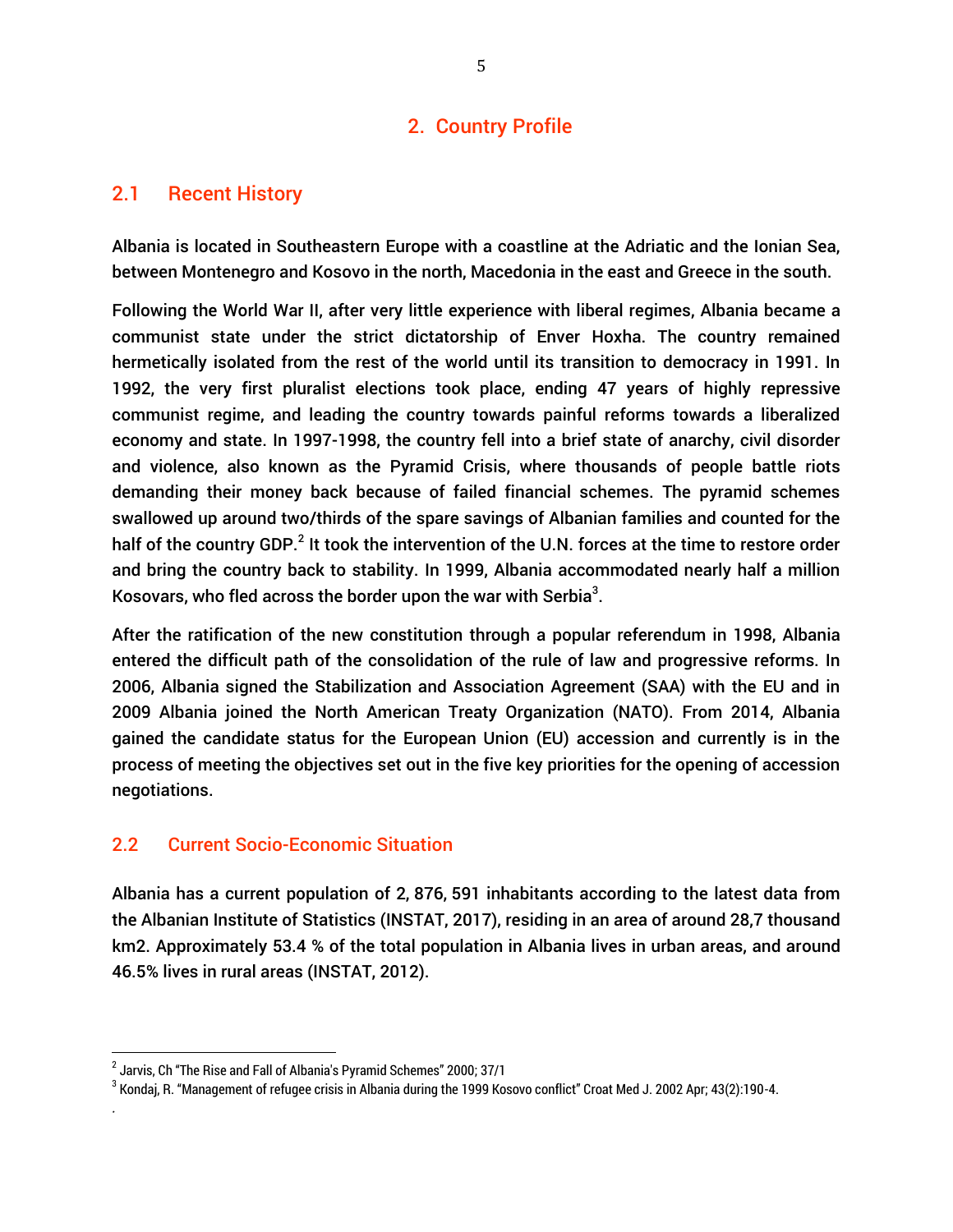The Albanian population remains among the youngest in Europe, with a median age of 34 years in 2015 (INSTAT, 2015), compared to the median age of the EU-28's population 42.4 years in 2015 (EUROSTAT, 2015). Despite a young age structure, population decline is a present phenomenon in the country, as in the rest of the Western Balkans, mainly related to changes in fertility rates and migration.

Moreover, Albania is considered to have one of the world's highest emigration rates, with -3.3 migrant(s)/1,000 population, with a total emigrant population of more than 1.25 million in 2016 (UN, 2016). In the recent years, there has been a massive emigration of Albanians in the EU countries as political and economic asylum seekers, mostly affected by lack of jobs within Albania. For the first time since 2001, there was a slight increase of the resident population in 2017, compensating the negative value of net migration.

Approximately 84.10% of the entire population is ethnic Albanian. The resident population by ethnic and cultural affiliation consists of three main ethnic minorities: Greeks (0.35%), Macedonians (0.07%) and Montenegrins (0.01%); and cultural minorities of Egyptians (0.3%), Aromanian (0.11%) and Roma (0.3%) (INSTAT, Census 2011). Overall the legal framework regarding Human Rights and the protection of minorities is in compliance with the EU standards. However, there is need for strengthening their implementation, particularly in the fields of property rights and the improvement of living conditions for the Roma and Egyptians communities. There are many challenges to overcome related to social inclusion, intimately linked to the overall economic and social development of the country.

The economic growth is anemic and it has managed to reduce poverty, but not to eradicate disparities among regions.

Albania is classified as a middle-income country, with an estimated Growth Domestic Product (GDP) of USD 12.9 billion (2017, estimate<sup>4</sup>). Its economy is composed by services (62.6 % of GDP), industry (15%) and agriculture  $(22.3\%)^5$ .

Till recently, the country's economic development was closely related to remittance flows, which according to the Bank of Albania in 2006 exceeded the foreign direct investments and were estimated to be twice as much as the development aid that the country received $^6$ . Since 2009, with the global financial crisis, the remittances were reduced in much lower levels, consisting today only 5.8 % of the country's GDP<sup>7</sup> from 14 % of the GDP in 2006. However, during this time, the country has received international aid and strategic assistance, which has helped the economy to achieve some positive growth rates, despite the global economic crisis.

 $\overline{\phantom{a}}$ 4 IMF World Economic Outlook 2016

<sup>&</sup>lt;sup>5</sup> Albania Economy Profile 2016. Available at: <u>http://www.indexmundi.com/albania/economy\_profile.html</u>

<sup>&</sup>lt;sup>6</sup> Fullani, A. Remittances: An opportunity for growth. Available at: <u>http://www.bis.org/review/r060313b.pdf</u>

 $<sup>7</sup>$  EC, Albania Report 2016.</sup>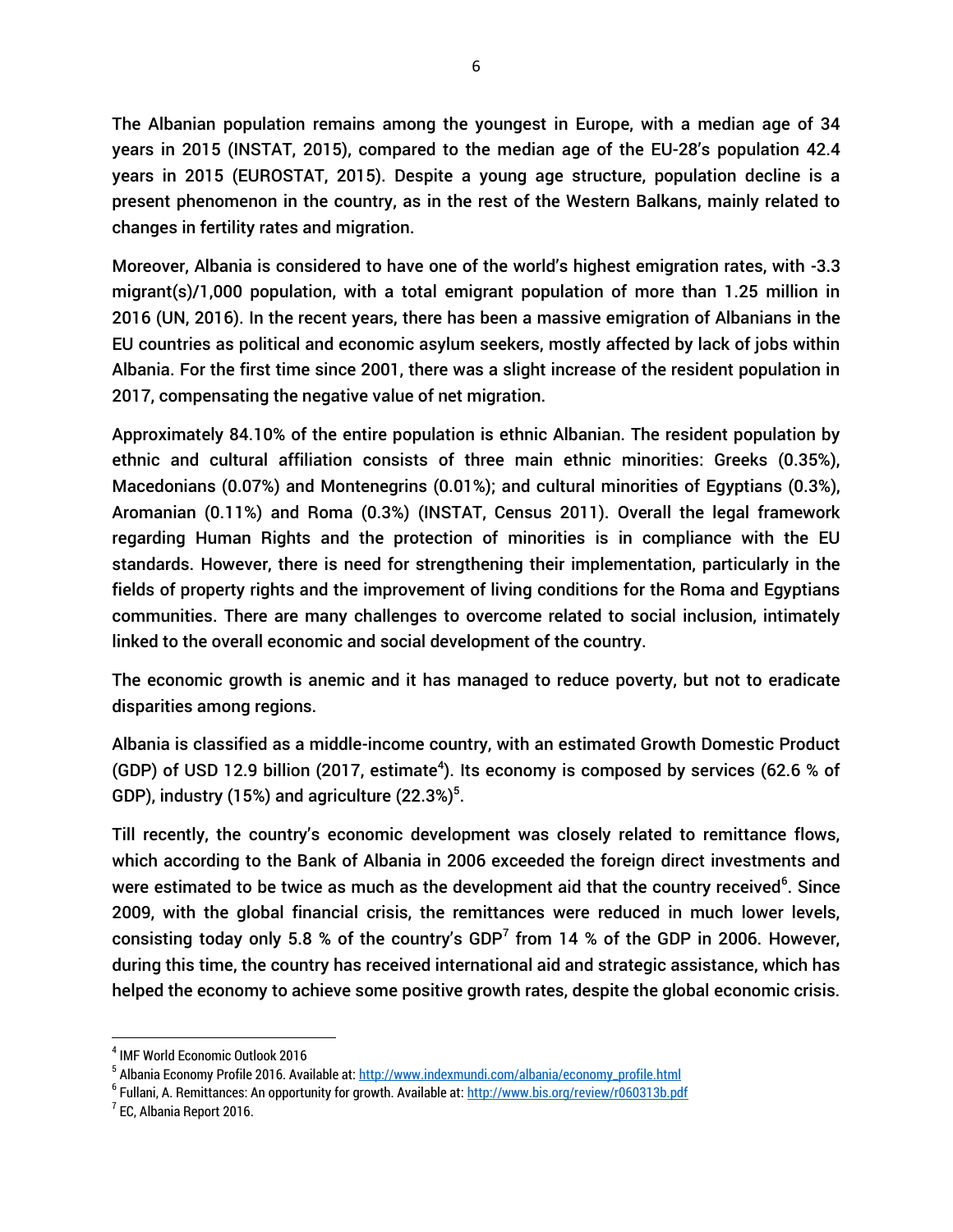Albania ranked 85th out of 188 in the 2016 Human Development Index and was on the official 2015 OECD DAC List of ODA Recipients, in the Upper Middle Income Countries and Territories classification<sup>8</sup>. Albania ranks 80th out of 138 countries in the latest Global Competitiveness Report 2016-2017, with most problematic factors for doing business related to corruption, tax rates, inadequately educated workforce, policy instability, etc.<sup>9</sup>. Albania's unemployment rate was 17.5 % for 2015, while the youth unemployment reached nearly 33.2% according to the Albanian Statistical Institute. Unfortunately, higher education qualifications do not match labour market needs in Albania and many young people in the country are unemployed, even though they have higher education diplomas $^{\rm 10}.$ 

According to the latest data available, the poverty rate for Albania, estimated in 2012, is about 14.3%, which is the percentage of people who spent less than 4,891 Lek/month per capita, which is regarded as the absolute poverty line for Albania $^{\rm 11}.$ 

## 3. Albania and the European Union

## 3.1 Background of Albania-EU relations

The EU made its commitment to enlarge to the Western Balkans at the 2003 Thessaloniki Council, where Albania, along with other Western Balkans countries, was identified as a potential candidate for membership.

In June 2006, Albania signed the agreement of Stabilization and Association, which came into force in April 2009. This agreement replaced the former agreement with the European Economic Community on trade and commercial and economic cooperation, signed in May 1992. In December 2010, the visa facilitation agreement entered into force, allowing Albanian citizens to have visa free access to the Schengen Area. In 2009, Albania also submitted its formal application for accession. The European Commission presented an Opinion (in 2010), with the request of the European Council in regards of Albania's application for membership, assessing that Albania had still to meet 12 key priorities, in order to achieve a necessary degree of compliance with the membership criteria.

 8 <http://www.oecd.org/dac/stats/documentupload/DAC%20List%20of%20ODA%20Recipients%202014%20final.pdf>

 $9$  WE Forum "The Global Competitiveness Report 2016–2017", country profile Albania, pg. 94

<sup>&</sup>lt;sup>10</sup> See more at: European Commission "From University to Employment: Higher Education Provision and Labour Market Needs In the Western Balkans Synthesis Report", 2016

<sup>&</sup>lt;sup>11</sup> UNDP "Human Development Report Albania", 2016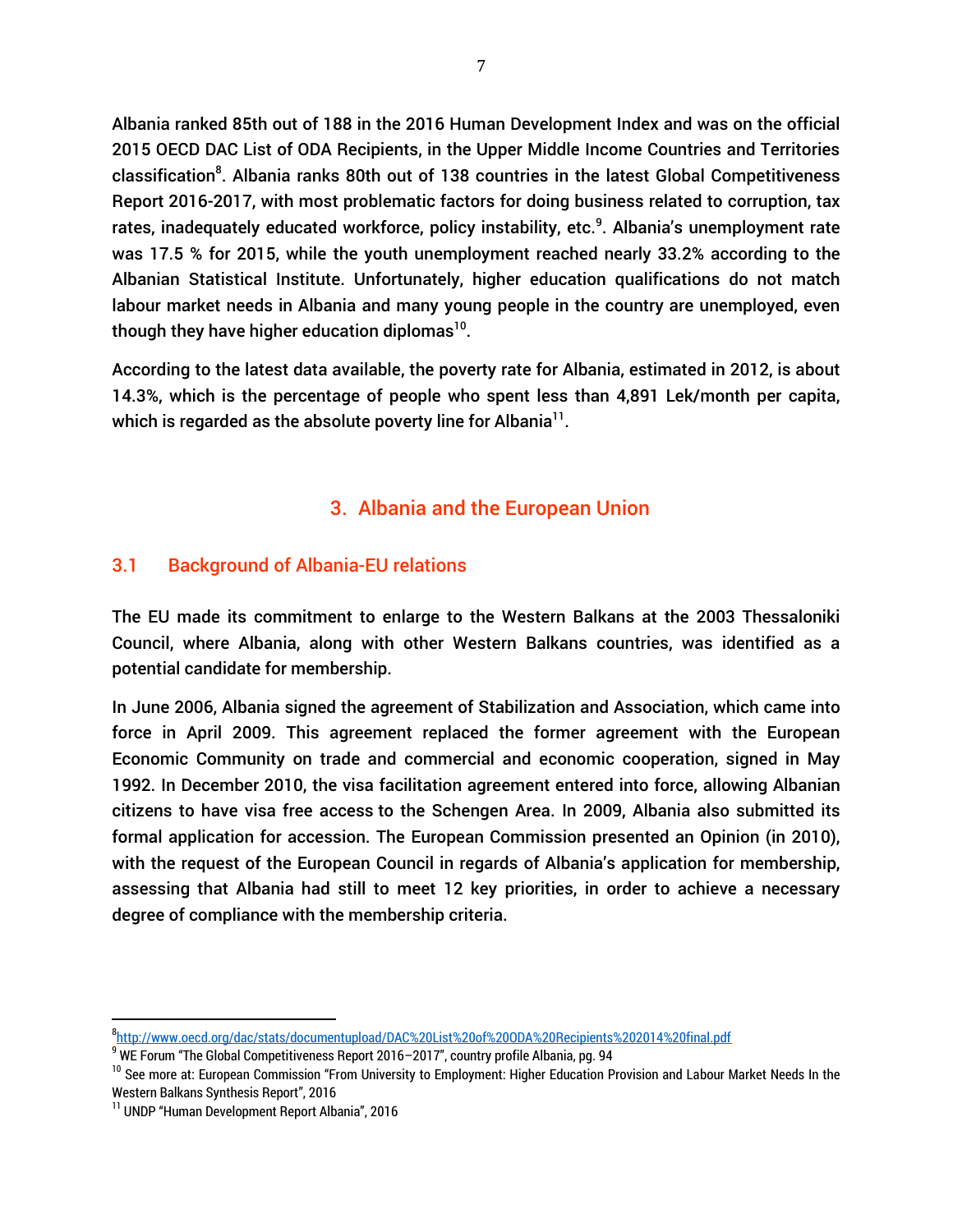In October 2012, the Commission recommended that Albania be granted the EU candidate status, subject to completion of reforms, particularly in the areas of judicial and public administration reform. In June 2014, the European Council granted Albania candidate status.

## 3.2 Albania's current accession process

Regular dialogue between Albania and the EU has continued through since the country was granted the candidate status. In 2016, the Commission recommended that Member States consider opening accession negotiations with Albania, strictly conditional in meeting the objectives set out in five key priorities for the opening of accession negotiations. In order for the EU to open accession negotiations, Albania has to fulfill the five conditions related to the implementation of the judicial reform and the vetting law; fight against corruption; fight against organized crime; implementation of the decriminalization law; and the electoral reform according to OSCE-ODIHR recommendations and free and fair elections.

According to the latest Report from the Commission (2016), Albania has made some steady progress related to the consolidation of the required reforms in addressing all of the five key priorities. In 2016, the Albanian government approved the 2015-2020 national strategy for development and integration, setting the strategic milestones for the next five years. In November 2016, the Albanian Government established a board on European Integration, composed of the Ministers in charge of the five key priorities, to upgrade coordination in the light of future opening of negotiations.

Albanian's steps toward the EU are strictly related to the consolidation of the justice system and the vetting process in evaluating judges and prosecutors. In July 2016 the parliament passed in unanimity the judicial reform package. However from 2016, the process has been stalled because of a polarized political life and lack of cooperation between the government and the opposition.

## 3.3 Preparation on development policy and humanitarian aid

Although membership negotiations with the EU have not started yet, Albania has begun to bring its national legislation into line with EU legislation in many areas. Nonetheless, regarding the field of humanitarian aid and development policy, the government has no official development policy and no relevant institutional structures responsible for development cooperation in place, and specific legislation on development policy and humanitarian aid has yet to be adopted. As a result, the country has not made much progress in this field and legislation remains at an early stage of alignment.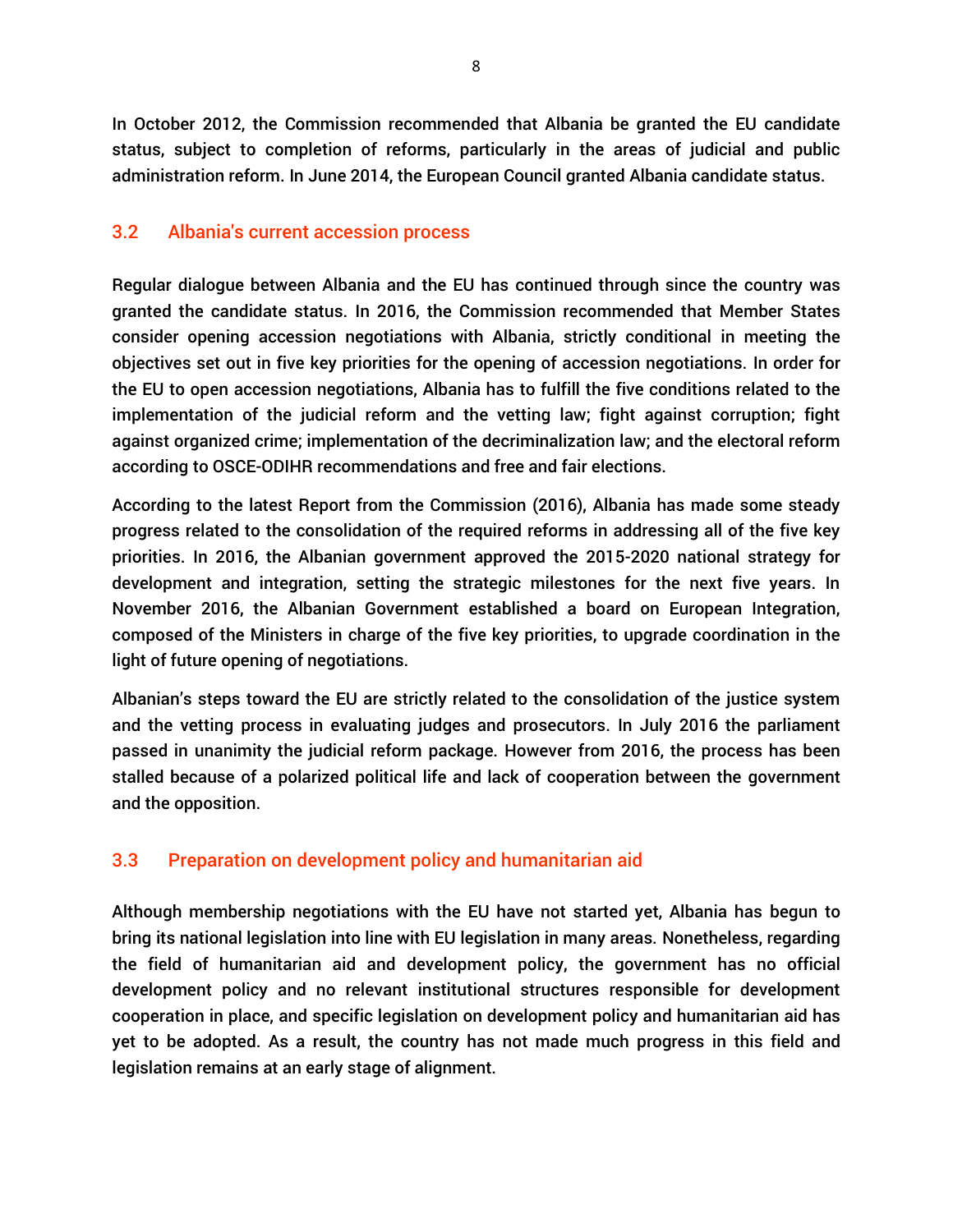As the latest EC report notes, legislative changes in the field "remain at an early stage of alignment".<sup>12</sup> The "National Plan for European Integration 2016-2020" takes notice that Albania will need to develop its own national policy and further build its institutional capacity in order to comply with EU standards.

| 2011                                                                                             | 2012                                                                                                                                                                                                                               | 2013 | 2014                                                                    | 2015                                                                                                                                        | 2016                                                                                                                                                                                                                                                   |
|--------------------------------------------------------------------------------------------------|------------------------------------------------------------------------------------------------------------------------------------------------------------------------------------------------------------------------------------|------|-------------------------------------------------------------------------|---------------------------------------------------------------------------------------------------------------------------------------------|--------------------------------------------------------------------------------------------------------------------------------------------------------------------------------------------------------------------------------------------------------|
| There is no progress to<br>report in the areas of<br>development policy<br>and humanitarian aid. | Little progress can be<br>reported in<br>development policy<br>and humanitarian aid.<br>The Ministry of Foreign<br>Affairs assigned one<br>person to follow<br>issues related to EU<br>development policy<br>and humanitarian aid. | N/A  | There has been little<br>progress in the area of<br>external relations. | There were no<br>legislative changes in<br>development policy or<br>humanitarian aid.<br>which remain at an<br>early stage of<br>alignment. | No progress was<br>made in alignment with<br>the acquis in the area<br>of development policy<br>or humanitarian aid.                                                                                                                                   |
|                                                                                                  |                                                                                                                                                                                                                                    |      |                                                                         | In August, Albania<br>approved a EUR 50<br>000 grant for<br>humanitarian aid to<br>alleviate flood damage<br>in Tetovo.                     | The country needs to<br>join the EU Civil<br>Protection Mechanism.                                                                                                                                                                                     |
|                                                                                                  |                                                                                                                                                                                                                                    |      |                                                                         |                                                                                                                                             | <b>IMore</b> efforts are<br>needed to improve the<br>capacity of the<br>management groups,<br>their technical<br>secretariats and the<br>Department of<br>Development,<br><b>Financing and Foreign</b><br>Aid, which is the main<br>coordinating body. |

Table 1. EC Reports on Albania's progress in Development Cooperation and Humanitarian Aid 2011-2016

Humanitarian aid and development policy is part of chapter 30 from the *acquis* chapters, related to external relations, which also includes trade and commercial policy. Overall, Albania remains moderately prepared in the areas of external relations. In 2016, it made some progress related to the ratification of the Trade Facilitation Agreement with the WTO. However, there is need to take other steps in aligning its legislation, strengthen capacities and coordination abilities. Likewise the other candidate countries in the region, Albania also needs to join the EU Civil Protection Mechanism.

 $12$  EC (November, 2015). Progress Report 2015 (pg. 70-71).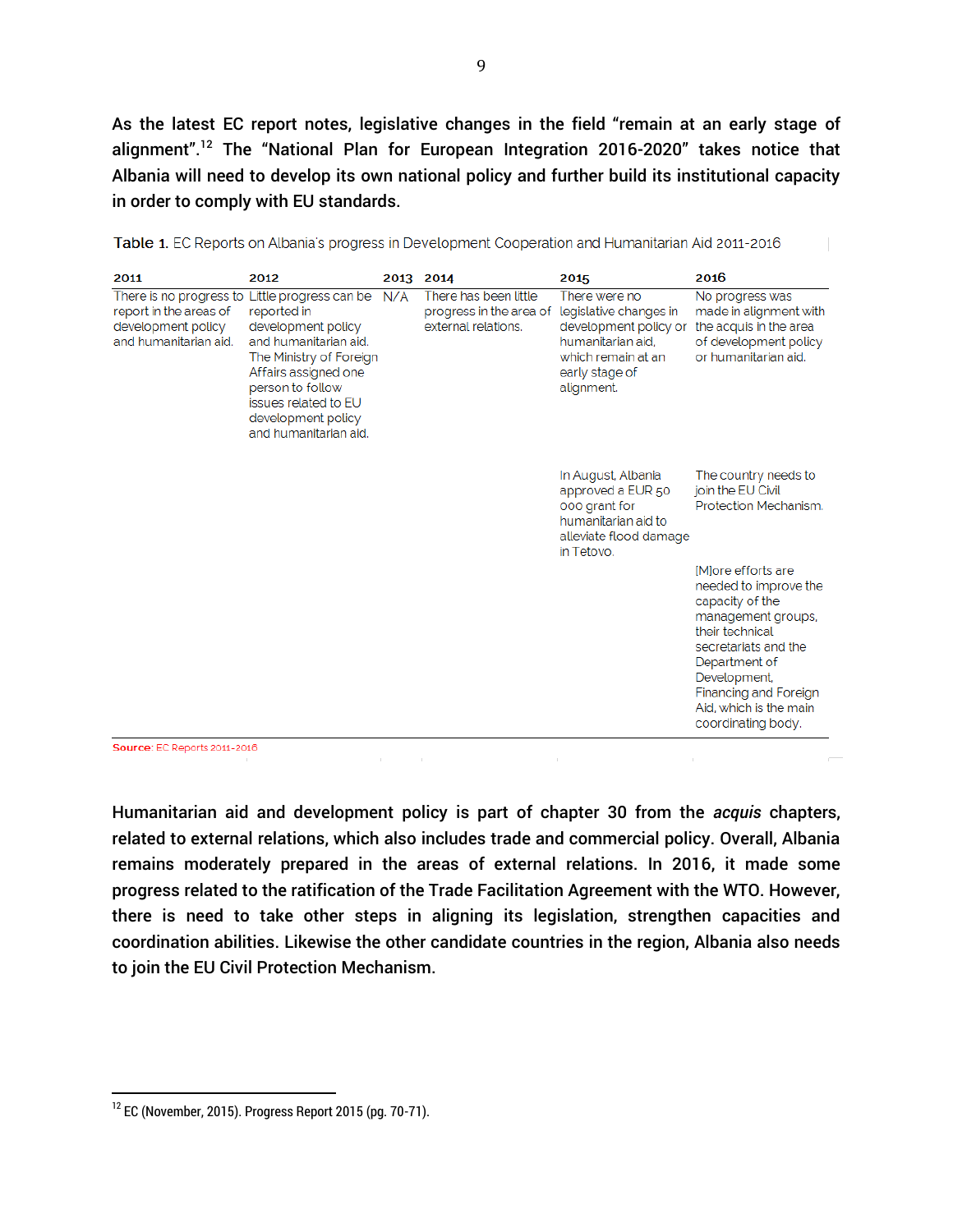## 4. Development Cooperation in Albania

## 4.1 Albania as a recipient of Official Development Assistance

## 4.1.1 Overview of international assistance<sup>13</sup> to Albania

After the fall of communism in 1991, the Albanian economy was completely disintegrated and the country faced existential needs, including a massive food shortage. In order to handle some of its most prominent problems, it was estimated that Albania would need at the time around US\$500 million worth of food, basic consumer goods, and materials for its factories<sup>14</sup>. Having no other choice, the country turned to the West for aid, and received immediate assistance from the United States, the European Community countries, particularly from its neighbors Italy and Greece, and also from Germany and Turkey. It is estimated that Italy alone provided more than US\$300 million in food, raw materials, and replacement parts<sup>15</sup>. Germany pledged assistance in health services, the drinking-water supply, and student housing.

**Figure 1**. Total Aid to Albania, 1991-2015 (ODA+OOF+Private)



**Note:** Data refer to current prices (in US Dollar, millions); the flows are reported for all donors total.

As a result, over the period 1992-1996 (see figure 1), Albania received €1.430 billion in total aid from DAC countries, majority of which (68%) was in form of official grants<sup>16</sup>. Additionally to the vital assistance in the first years of transition, the foreign aid had also long-term goals in assisting the country towards the difficult trail of democratization and market economy.

<sup>&</sup>lt;sup>13</sup> [ODA refers to grants](http://www.oecd.org/dac/stats/dac-glossary.htm#Grant) or [loans](http://www.oecd.org/dac/stats/dac-glossary.htm#Loans) to countries and territories on the [DAC List of ODA Recipients](http://www.oecd.org/dac/stats/dac-glossary.htm#DAC_List) (developing countries) and to [multilateral agencies](http://www.oecd.org/dac/stats/dac-glossary.htm#Multi_Agencies) which are: (a) undertaken by the official sector; (b) with promotion of economic development and welfare as the main objective; (c) at concessional financial terms (if a [loan,](http://www.oecd.org/dac/stats/dac-glossary.htm#Loans) having a [grant element](http://www.oecd.org/dac/stats/dac-glossary.htm#Grant_Element) of at least 25 per cent). In addition to financial flows, [technical co-operation](http://www.oecd.org/dac/stats/dac-glossary.htm#TC) is included in aid. Grants, loans and credits for military purposes are excluded. Transfer payments to private individuals (e.g. pensions, reparations or insurance payouts) are in general not counted. Read more here: <http://www.oecd.org/dac/stats/dac-glossary.htm#Grant>

<sup>&</sup>lt;sup>14</sup> Albania: A Country Study. Washington: GPO for the Library of Congress, 1994.

 $15$  Ibid.

<sup>&</sup>lt;sup>16</sup> OECD Albania Country Assistance Evaluation 2000.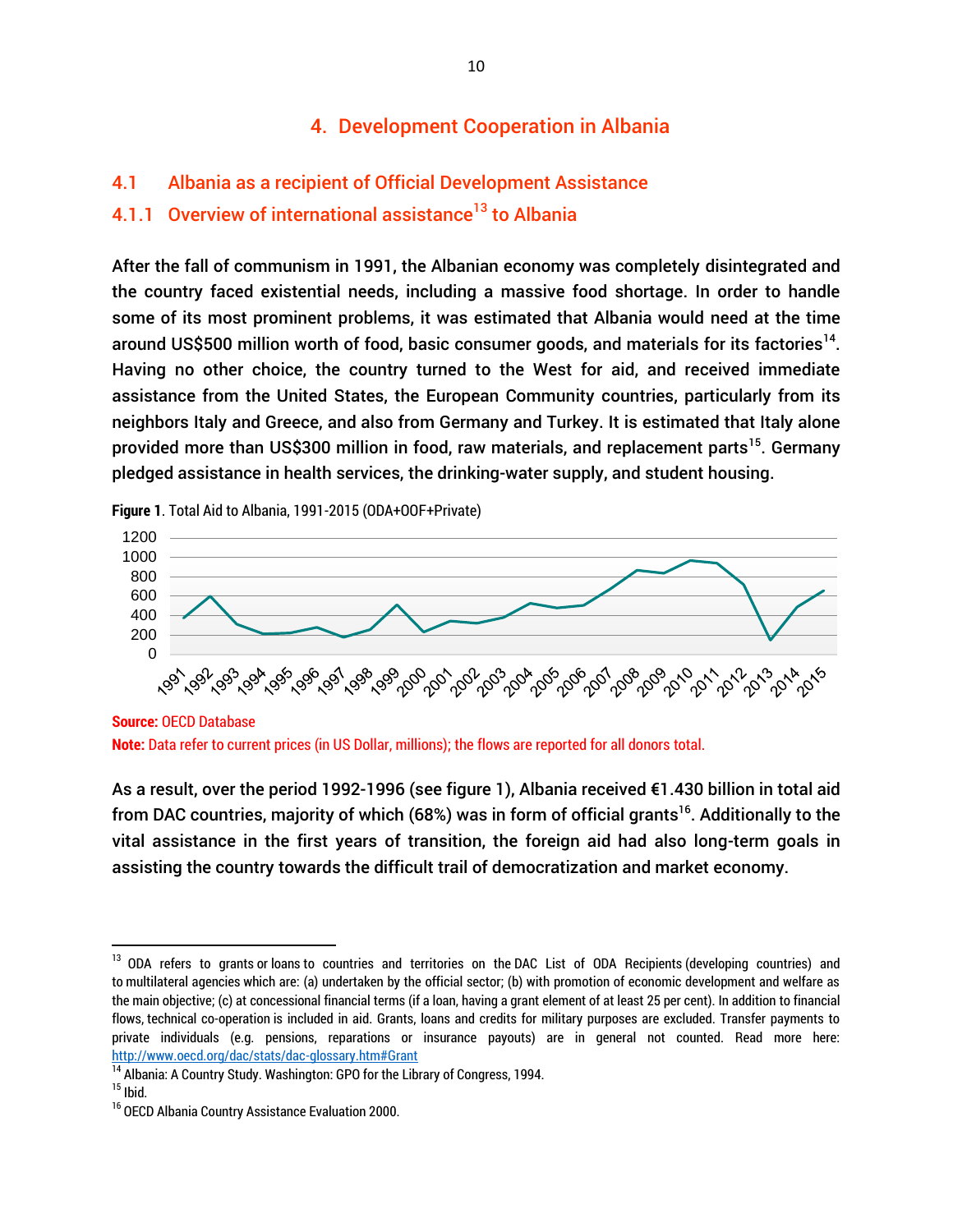Albania has received foreign assistance, in both forms: from grants (monetary and in-kind assistance) and from soft loans. In the 2000-2010 period, total foreign assistance given to Albania amounted to  $\epsilon$  3.71 billion euros, from which (58%) was in form of grant, levels of which have mounted between €240-405 million per year since 2000 $^{17}$ .

During the 2009-2010 period, the foreign assistance provided by multilateral donors as loans overcame the total assistance provided as grants. In 2008, Albania achieved the middleincome status, due to its economic growth and progressive performance, and advanced from the IDA-s zero-interest rates loans to IBRD lending, giving positive signal to investors and the financial markets. In this period, the vast bulk of loans came from multiple donors and was oriented towards democratization and rule of law, economic development, infrastructure, energy, health education and social development.

In the recent years, there has been a decrease in development assistance to Albania. In the 2011-2015 period, official development assistance given to the country was € 1.613 billion euros<sup>18</sup>. Despite all the boost foreign aid gives to the economic and social development in Albania, on the other side, it has ulterior implications in increasing the country's public debt. Currently, Albania has the second highest public debt in the region 72.2%, after Serbia  $(76.8\%)^{19}$ .



#### **Figure 2.** Gross disbursement of ODA by donor in 2015

**Source:** OECD Database

l

<sup>&</sup>lt;sup>17</sup> External Assistance to Albania, Progress report 2009-2010, Department of Strategy and Donor Coordination.

<sup>18</sup> OECD-DAC for 2011-2015 data

<sup>&</sup>lt;sup>19</sup> IMF, world economic outlook database, 2016 published version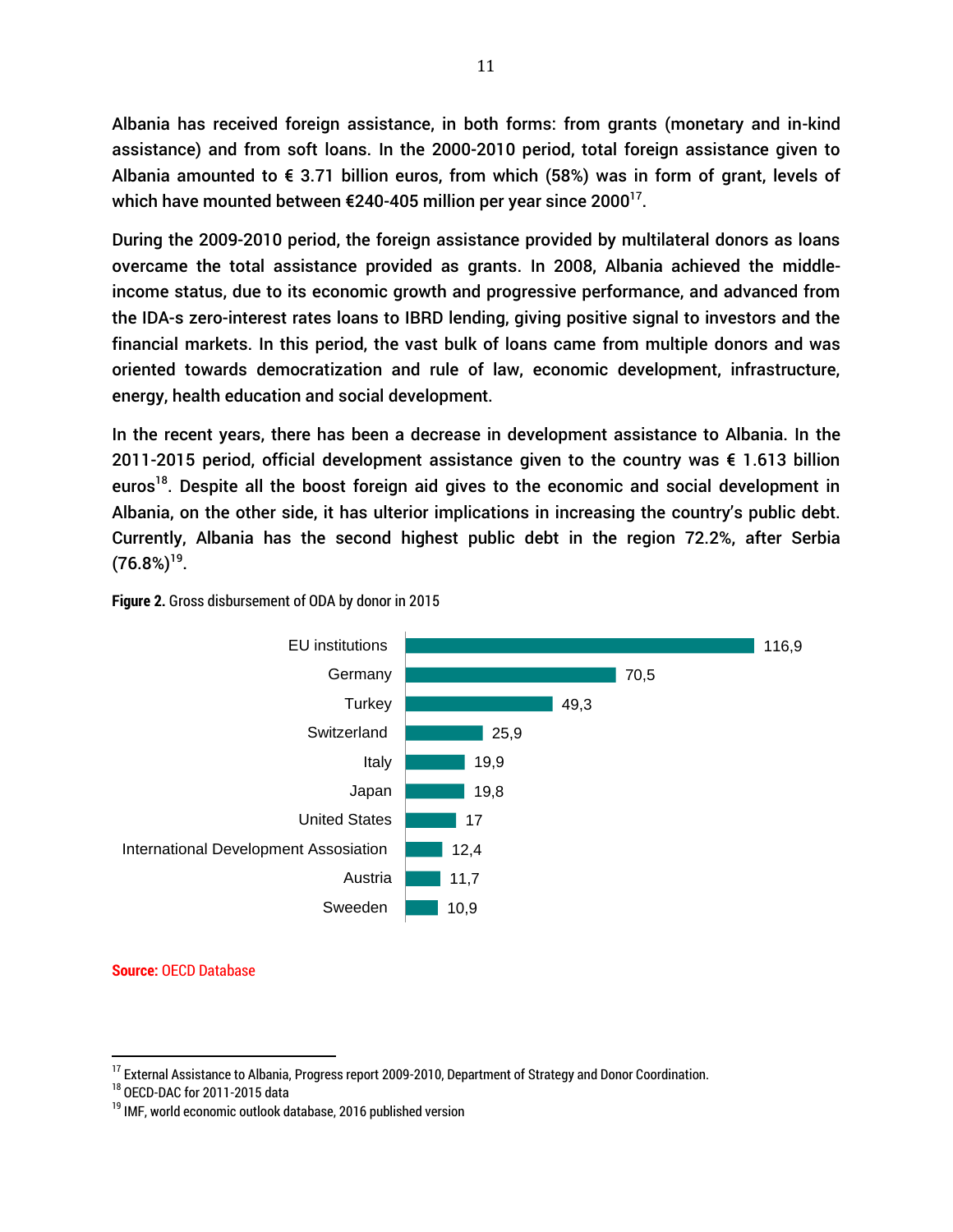More than 35 bilateral and multilateral donors have operated in Albania over the past years, among which the EU, the World Bank, UN agencies, Germany, Italy, Switzerland and Japan have been the most active ones. Additionally, international financing institutions – the European Bank for Reconstruction and Development (EBRD), the European Investment Bank (EIB), the Central European Bank (CEB) and the World Bank – have provided loans for the development of the Albanian economy.

Against this backdrop, the European Union is the largest multilateral donor. From the European Community assistance alone, Albania benefited €1.020 million over the period 1991- 2001, of which € 85 million were loans from the European Investment Bank<sup>20</sup>. Overall, between 1999 and 2013 the EU committed over €853 million to Albania. From 1999 to 2006, Albania benefited from EU CARDS programme, which in 2007 was replaced by the Instrument for Pre-Accession Assistance (IPA) programme. Under this program Albania benefited from two components: the transition assistance and institution building, and cross-border cooperation, receiving a total allocation of approximately €594 million, from which €82 million were dedicated to the national programme. Previous IPA assistance in the sector was provided for the Public Administration Reform, notably for strengthening the capacities in a number of crucial areas such as Public Finance Management, including taxation and customs administration, public procurement, etc.

Under IPA II, Albania will benefit from a total indicative allocation of €649.4 million of EU assistance from 2014-20. The Commission adopted the 2014-20 country's strategy in August 2014. IPA II will address fundamental issues in the areas of rule of law, democracy, economic governance and public finances, to support reforms and investments in the light of the integration process.



**Figure 3.** ODA disbursements as a share of GNI (%)

Note: Data refer to current prices; the flows are reported for all donors total.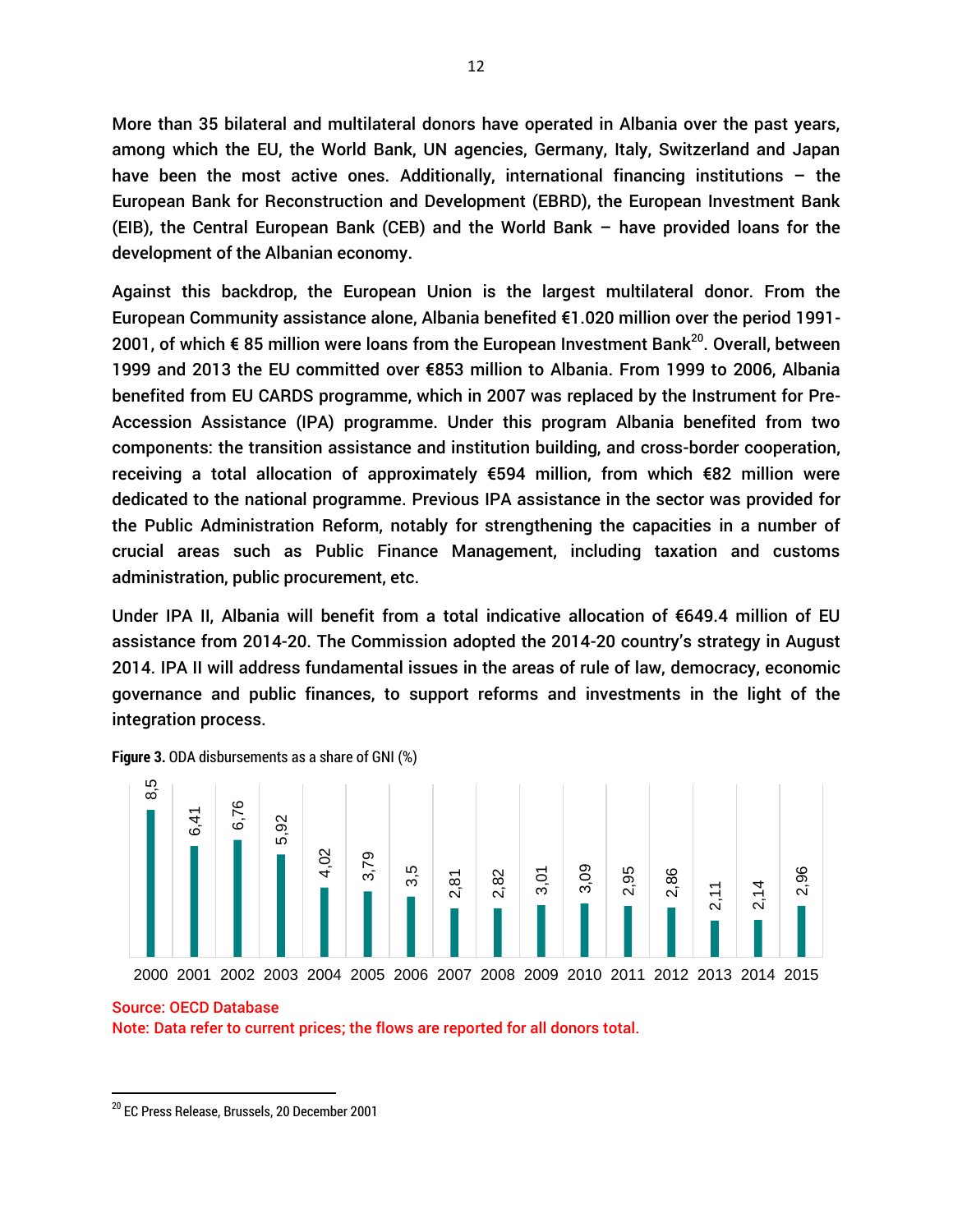International assistance flows vary in terms of their contribution in the recipient economies, as figure 3 – showing the share of ODA flows in gross national income (GNI) in a timeline from 2000-2015 – reveals. The inflow has experienced a steady downward trend from an equivalent to almost 9% of GNI in 2000 to 3% in 2015.

## 4.1.2 Institutional arrangements for aid coordination

As early as 1994, Albania had established the Department of Economic Development and Donor Coordination, part of Council of Ministers. In close collaboration with the Ministry of Finances, the department set priorities for public investments and use of budgetary funds for this purpose, including funds derived from foreign aid. It designed the three-year program of the national strategy on priority investments (Medium Term Budget Program) and policies related to foreign aid.

In 2005, the Department of Strategy and Donor Coordination (DSDC) was formally established as an integral part of the Council of Ministers of Albania, aiming to target external assistance towards national priorities. The DSDC, in close collaboration with the Ministry of Finances and the Ministry of European Integration, and other line ministries and institutions, determined strategic priorities and fund allocations. The GoA approved in 2005 the Integrated Planning System, which defines the procedures of coordination for the foreign assistance. In 2012, the Ministry of Foreign Affairs (MFA) assigned a person to follow issues related to EU development policy and humanitarian aid. In 2014 it was substituted by the Department for Development Programming, Financing and Foreign Aid set up in the office of the Deputy Prime Minister to ensure that budget allocation, donor funding and strategic business investment are consistent with government priority objectives.

Albania signed the Paris Declaration on Aid Effectiveness in 2005 and subsequently adopted an Aid Effectiveness Agenda. In a joint cooperation with the Donor Technical Secretariat, Albania prepared the Harmonization Action Plan (HAP) in November 2009, which serves as a monitoring tool for the Paris Declaration. From 2010, Fast Tracking Initiative on Division of Labour was launched in Albania, as an added value to the existing coordination mechanisms established by the GoA, where the government and the donors will coordinate the process, through an appropriate division of labour among them. At the sector level, there are sector working groups (SWGs) created, including the Donor Focal Point, the Lead Donor under FTI DoL initiative, and Line Ministries or other GoA Institutions.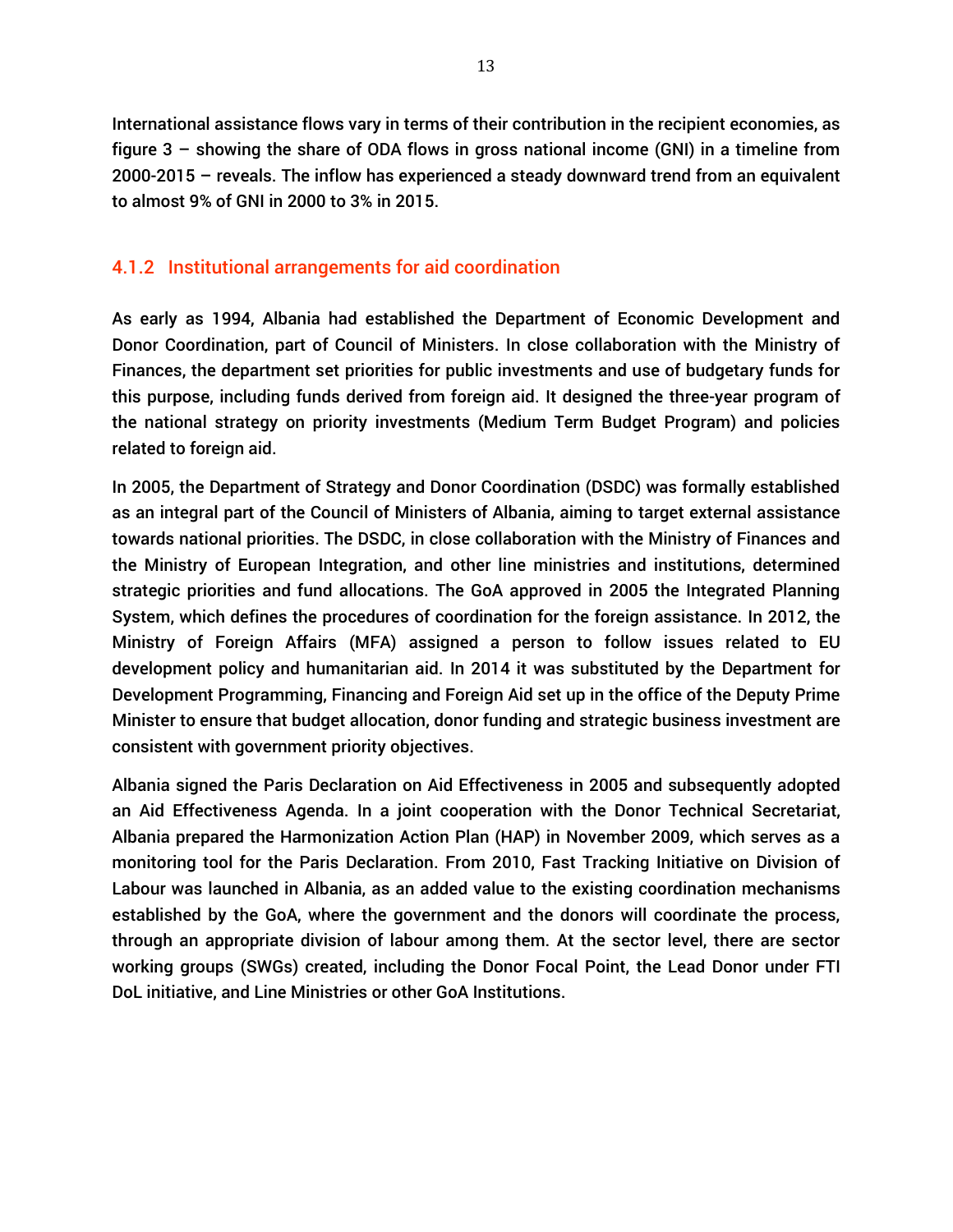## 4.2 Albania as a donor of development and humanitarian assistance

As previously mentioned, Albania is essentially an aid recipient country, and it has neither a policy framework, which encompasses international assistance, nor a legislative framework and respective administrative structures in the field of development cooperation and humanitarian aid.

Pursuant to law Nr. 9900, date 10.04.2008 "On the State Material Reserves",<sup>21</sup> it only provides limited ad-hoc aid to non-EU countries on an individual case basis – mainly in response to natural disasters or civil emergencies following The latest example, in 2015, when 50, 000 EUR were transferred to the Macedonian Ministry of Finance as humanitarian aid to the people affected by the floods in Tetovo. $^{22}$ 

Albania also offers a modest contribution in peacekeeping operations, ranked 110 in the world<sup>23</sup>. Albania's primary contribution to peacekeeping is derived through its NATO membership or through strategic collaboration with the UN, NATO or other partners, as it lacks a modernized defense structure or economic capacities. However, in the recent years the country has been focused on its internal security reforms.

As the country gets closer to the EU, it will have to contribute more to EU-led crisis management operations in the future. It will have to adopt a legal framework to offer humanitarian assistance to non EU-countries and civic protection to Member States, in accordance to the EU humanitarian aid instrument, adopted by the Union under Regulation 1257/96 $^{24}$ . The change from recipient to donor of external assistance will require that Albania improve the administrative structures and its ability to participate in the decision-making process of EU, for planning and implementing development and humanitarian assistance.

As relevant political commitments in the field, Albania endorses and adheres to the Busan Partnership for Effective Development Co-operation, the Paris Declaration and AAA (Acra Agenda for Actions), and the new 2030 Agenda for Sustainable Development (including the Sustainable Development Goals – SDGs).

Following the adoption of "2030 Agenda for Sustainable Development" in September 2015 at the UN Sustainable Development Summit, UN member states started from January 1, 2016 the process of implementing SDGs. The main structure leading the localization process of the SDGs through coordinating and guiding the process of SDGs is the Strategic Planning and Development Unit, within the Department for Development, Financing and Foreign Aid, in the

 $\overline{a}$ 

<sup>&</sup>lt;sup>21</sup> <http://dprmsh.gov.al/ligji-per-dprmsh/>

<sup>22</sup> National Plan for European Integration 2016-2020.

<sup>&</sup>lt;sup>23</sup> Peacekeeping Contributor Profile: Albania. Available at[: http://www.providingforpeacekeeping.org/2015/03/30/peacekeeping](http://www.providingforpeacekeeping.org/2015/03/30/peacekeeping-contributor-profile-albania/)[contributor-profile-albania/](http://www.providingforpeacekeeping.org/2015/03/30/peacekeeping-contributor-profile-albania/)

<sup>&</sup>lt;sup>24</sup> See more at: Regulation 1257/96. Available at[: http://eur-lex.europa.eu/legal-content/EN/TXT/?uri=URISERV%3Ar10001](http://eur-lex.europa.eu/legal-content/EN/TXT/?uri=URISERV%3Ar10001)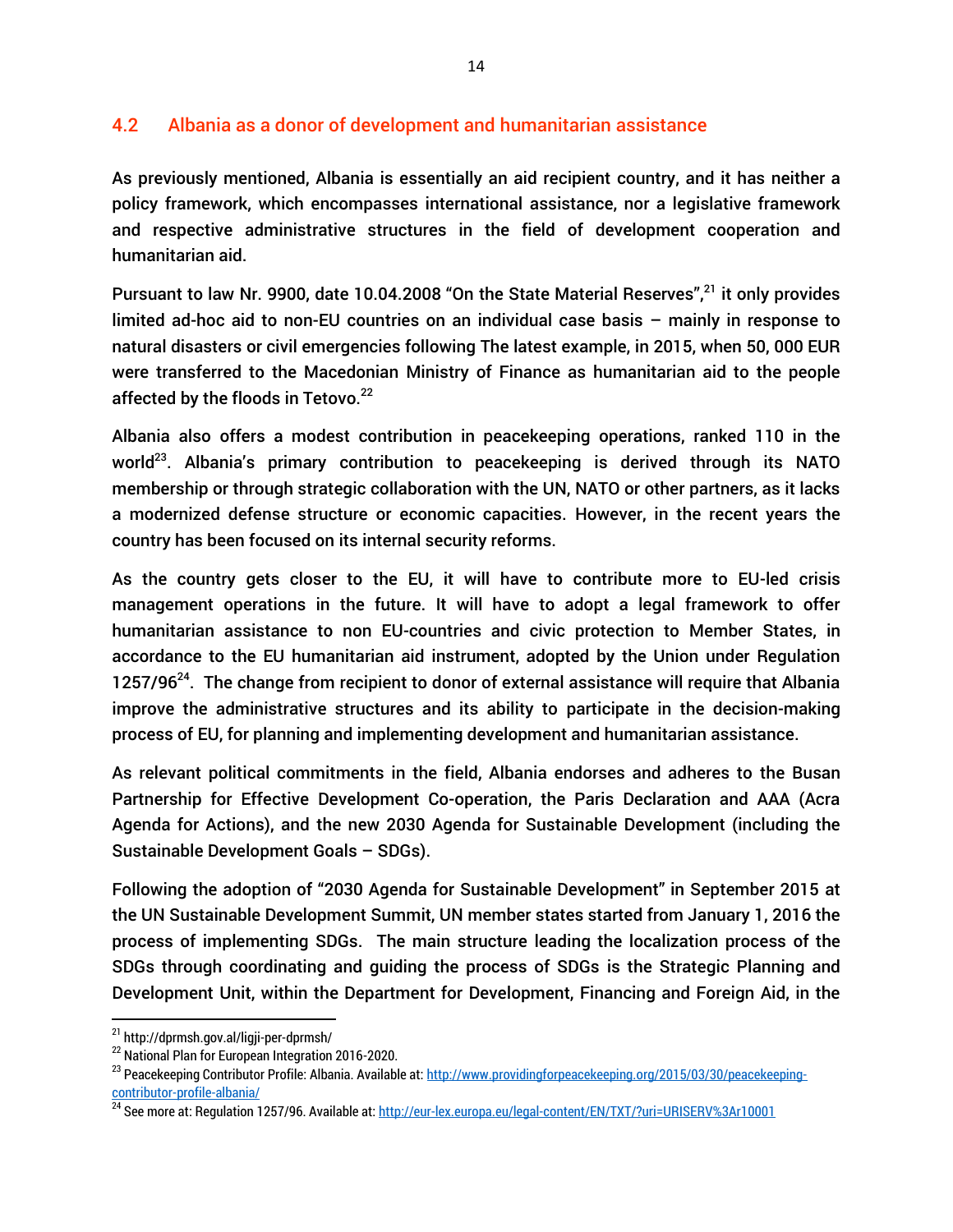Prime Minister's Office. Important actors in this process are also INSTAT, MFA and UN Agencies in Albania. An Inter-Ministerial Committee for the achievement of SDGs was established with the aim of providing guidance for the goals achievement, and for ensuring harmonization of SDGs with the national strategic framework.<sup>25</sup>

In October 2016, the Government of Albania and UN Agencies signed the Programme of Cooperation for Sustainable Development 2017-2021, which entered into effect on 1 January 2017.<sup>26</sup> The Programme is designed to support Albania in translating the SDGs and the objectives of the National Strategy for Development and Integration 2015-2020 into actions. Under this Programme, the four priorities for the country include: governance and rule of law, social cohesion, economic growth, labour and agriculture, and environment and climate change.

Public discourse on development cooperation is scarce.

## 5. Civil Society in Albania

## 5.1 Overview of civil society

CSOs in Albania predominantly operate in the areas of human rights, gender and women's issues, youth, minority rights, environmental issues, and the promotion of democracy and good governance. For the most part, CSOs are located in the capital and in few large towns, with CSOs in rural areas and remote communities being underdeveloped and facing organizational and human resources bottlenecks.

Key basic data regarding the civil society sector are still not publicly available. There were reportedly 8449 registered CSOs in 2014, from which 2427 active.<sup>27</sup> In 2015, the sector has shown moderate growth, with 368 new organizations registered with the tax authorities out of 489 registered in the Tirana Court of First Instance.<sup>28</sup> CSOs engage an estimated total of 7505 employees amounting to 0.72% of total employment in the country. The proportion of total CSOs income to national GDP is the lowest across the Western Balkans and Turkey region  $(0.25\%)$ .<sup>29</sup>

 $\overline{a}$ 

<sup>&</sup>lt;sup>25</sup> Prime Minister Order No. 63 of 12 May 2017.

<sup>&</sup>lt;sup>26</sup> Programme of Cooperation for Sustainable Development, UN Sustainable Development Framework 2017-2021. Available at: <http://www.un.org.al/editor-files/file/POC2021EnSig.pdf>

 $^{27}$  BCSDN (December, 2015). Report on the economic value of the non-profit sector in the countries of the Western Balkans & Turkey.

 $^{28}$  As pointed out in the 2015 Monitoring Matrix Country Report for Albania. The Court of First Instance in Tirana is the only state authority in charge of the registration of CSOs in Albania. However, in order to be 'active' CSOs have to register to the General Directorate of Taxation.

<sup>&</sup>lt;sup>29</sup> BCSDN (December, 2015).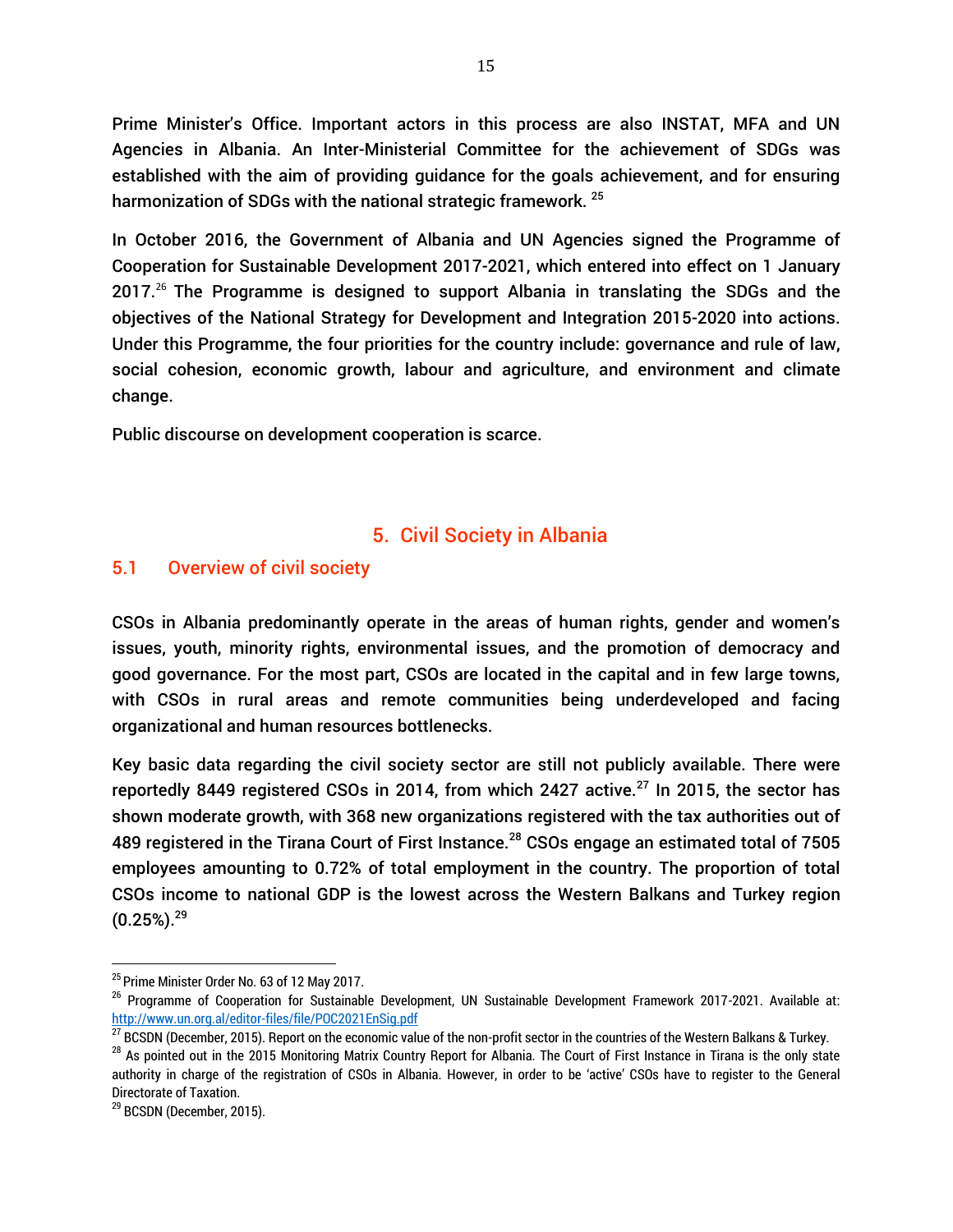As regards public perception of civil society, latest data from December 2016, show that only 46% of Albanians are trustful towards CSOs,<sup>30</sup> suggesting that CSOs need to step up work towards achieving greater transparency, accountability and visibility of their activities.

The viability of the sector continues to be hampered by the lack of a diversified funding base and low organizational capacities.

## 5.2 Enabling environment of civil society

## 5.2.1 Legal environment

The legal framework regulating the establishment and dissolution of Albanian CSOs includes the Law on Nonprofit Organizations (2001), the Law on the Registration of Nonprofit Organizations (2001) and the Civil Code (1994). The Law on the Registration of CSOs poses various barriers for local CSOs related to the centralization at the capital of the processes of registration, dissolution or statutory changes. Moreover, the procedures are also lengthy and expensive and involve dealing with an administration generally not specialized on legal issues.

The regulatory framework for the basic legal guarantees of the freedoms of expression and the right to organize and/or participate in peaceful assemblies is in line with international standards<sup>31</sup>.

Moreover, over the last years, the legal environment for CSOs operation has shown improvements with the passing of some laws involving the new and improved laws on on the right to information<sup>32</sup> and on the notification and public Cconsultation<sup>33</sup> in 2014, followed by the law on the establishment of the National Council for Civil Society (NCCS)<sup>34</sup> in 2015, and the laws on volunteerism<sup>35</sup> and social enterprises<sup>36</sup> in 2016.

However, against this backdrop, certain areas still remain problematic, These areas include apart from the centralization of the registration process, the legal and fiscal treatment of CSOs, public funding at the national and local level, philanthropy, and availability of data on the sector.

l

 $^{30}$  IDM Albania (2017). Opinion Poll: Trust in governance.

<sup>&</sup>lt;sup>31</sup> USAID CSO Sustainability Index Reports and Monitoring Matrix Country Reports for Albania..

<sup>&</sup>lt;sup>32</sup> Law nr.119/2014 "On the Right to Information".

<sup>33</sup> Law nr.146/2014 "On Public Notification and Consultation".

<sup>&</sup>lt;sup>34</sup> Law nr.119/2015, date 6.11.2015 "On the Establishment and Functioning of the National Council for Civil Society (NCCS)".

 $35$  Law 45/2016 "On Volunteerism".

 $36$  Law 65/2016 "On Social Enterprises in the Republic of Albania".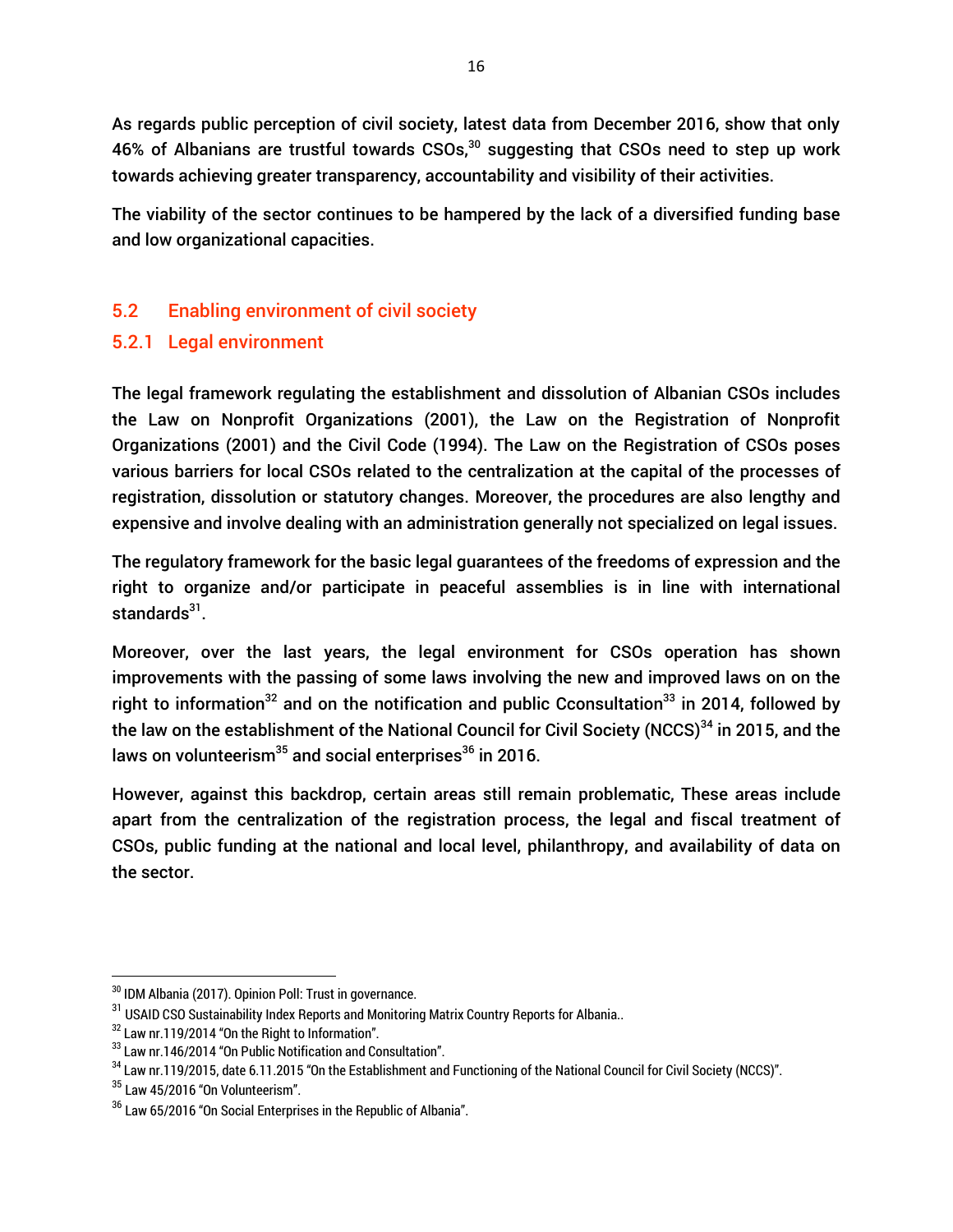## 5.2.2 Financial sustainability

Financial sustainability remains the chronic challenge of civil society in the country. The sector is generally fragmented, overly dependent on foreign donor funding, and lacking a diversified funding base.

Public funding is insufficient and procedures for fund allocations require clarification and unification throughout the public administration to increase efficiency and transparency.<sup>37</sup> The Agency for the Support of Civil Society (ASCS) remains the main source of government funding to the sector. The Agency was established in 2009.<sup>38</sup> with the mission of encouraging the sustainable development of civil society via offering financial assistance to the sector. Since 2009, the financial amount allocated by the Agency has not seen an increase and the financial support for institutional development has been lacking.

Private donations continue to be limited because of non-conducive fiscal tax rules and other regulations discouraging individual donations and poorly incentivizing corporate ones.<sup>39</sup>. Inkind donations are more frequent than financial donations and are mainly targeted to marginalized people and to offer relief for natural disasters.<sup>40</sup> Data show that philanthropic activity is more developed in the financial and insurance sector, information and communication sector, and mining and quarrying industry.<sup>41</sup> According to the CAF World Giving Index (2016), 22% of Albanians reported donating to charities in 2015, compared to 27% in 2014 and 17% in 2013.

Since 2015, as an alternative funding source, CSOs, inter alia, individuals and public institutions are eligible to receive funding through lottery proceeds. The number of CSOs engaging in economic activity is also very limited.

## 5.2.3 Relations with the government

The Road Map for Albanian Government Policy Towards a More Enabling Environment for Civil Society Development<sup>42</sup> approved in 2015 serves as a strategic document in guiding government policies towards creating an enabling environment for the sector. The Road Map covers nine priority areas, including public funding, government-CSO cooperation, the legislative framework for the registration and operation of CSOs, the development of

<sup>&</sup>lt;sup>37</sup> EC (November, 2015). Progress Report 2015.

 $^{\rm 38}$  Law Nr. 10 093, date 9.3.2009 "On The Organization And Functioning of the Civil Society Support Agency".

 $^{\rm 39}$  Law nr,7892, date 21.12.1994 "On Sponsorships".

<sup>&</sup>lt;sup>40</sup> USAID CSO Sustainability Index Report 2015.

<sup>&</sup>lt;sup>41</sup> Partners Albania. [Philanthropic Activity of Enterprises in Albania, second survey, 2016](http://partnersalbania.org/publication/philanthropic-activity-of-enterprises-in-albania-second-survey-2016/).

 $^{42}$  The Road Map for Albanian Government Policy Towards a More Enabling Environment for Civil Society Development.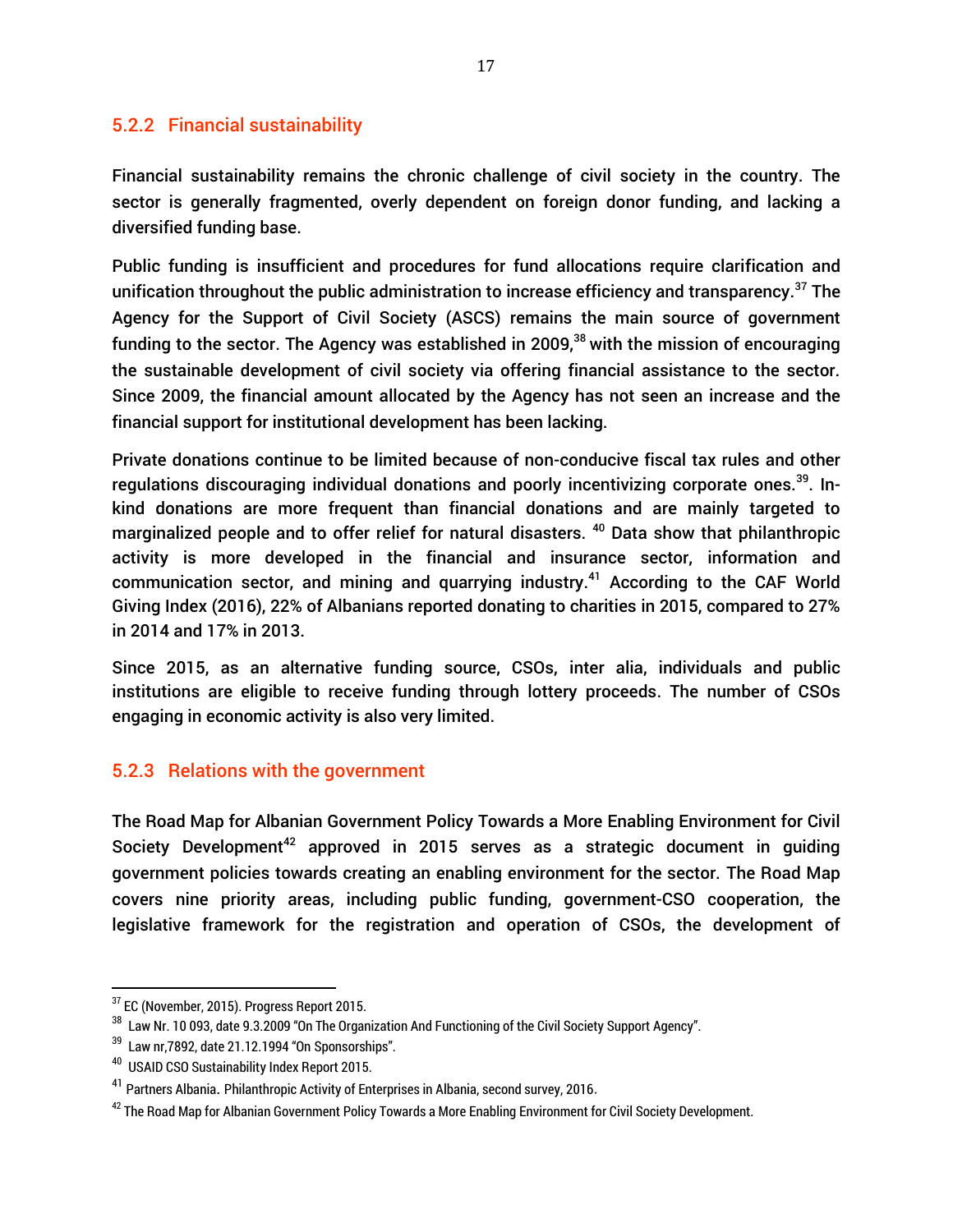volunteering, and financial reporting and tax treatment of CSOs, and outlines concrete actions for each.

Over the past years, institutional mechanisms alongside new laws and regulatory practices have been introduced to regulate the cooperation between CSOs and state institutions. Nevertheless, as the 2016 EU Progress Report for Albania points out, there is still a need for closer cooperation and coordination at all levels of government with parliamentary and civil society platforms.

In 2015, the Parliament adopted the law for establishing the National Council for Civil Society  $(NCCS)^{43}$  with the aim of institutionalizing the cooperation and permanent dialogue between the government and CSOs. The NCCS is comprised of thirteen civil society and thirteen government representatives – selected during 2016 –and is chaired by the Minister of Social Welfare and Youth, while ASCS acts as its technical secretariat. However, NCCS held its first informational meeting in June, but was not officially constituted until February 2017.

In 2015, also the National Council for European Integration was established with the aim of promoting and guaranteeing inclusiveness in the EU-related reform process. Despite civil society presence and participation in the Council meetings, EU Progress Reports for Albania (2015, 2016) note that civil society has yet to take an active role.

To this end, an adequate implementation of the now existing mechanisms remains the recurring obstacle in practice for exploiting these cooperation mechanisms<sup>44</sup>.

Furthermore, the new laws adopted in 2014 on the Right to Information<sup>45</sup> and on the Notification and Public Consultation<sup>46</sup>, provide ample opportunities for increasing CSOs engagement in decision-making and impactful advocacy along with improving the sector's public image. However, central and local government bodies are not adequately implementing these laws, and still pass laws and strategies without consulting relevant stakeholders.<sup>47</sup> For example, while the number of public hearings and consultations has increased, CSOs continue to be worried about the impact of these mechanisms. Also, as regards public perception on the issue, 45% of Albanians believe that suggestions coming from civil society and interest groups on draft laws are not taken into consideration.<sup>48</sup>

<sup>&</sup>lt;sup>43</sup> Law nr.119/2015, date 6.11.2015 "On the Establishment and Functioning of the National Council for Civil Society (NCCS)".

<sup>44</sup> EC (November, 2015). Progress Report 2015.

<sup>45</sup> Law nr.119/2014 "On the Right to Information".

<sup>46</sup> Law nr.146/2014 "On Public Notification and Consultation".

<sup>&</sup>lt;sup>47</sup> 2016 Monitoring Matrix Country Report for Albania.

<sup>48</sup> IDM Albania (2017). Opinion Poll: Trust in governance.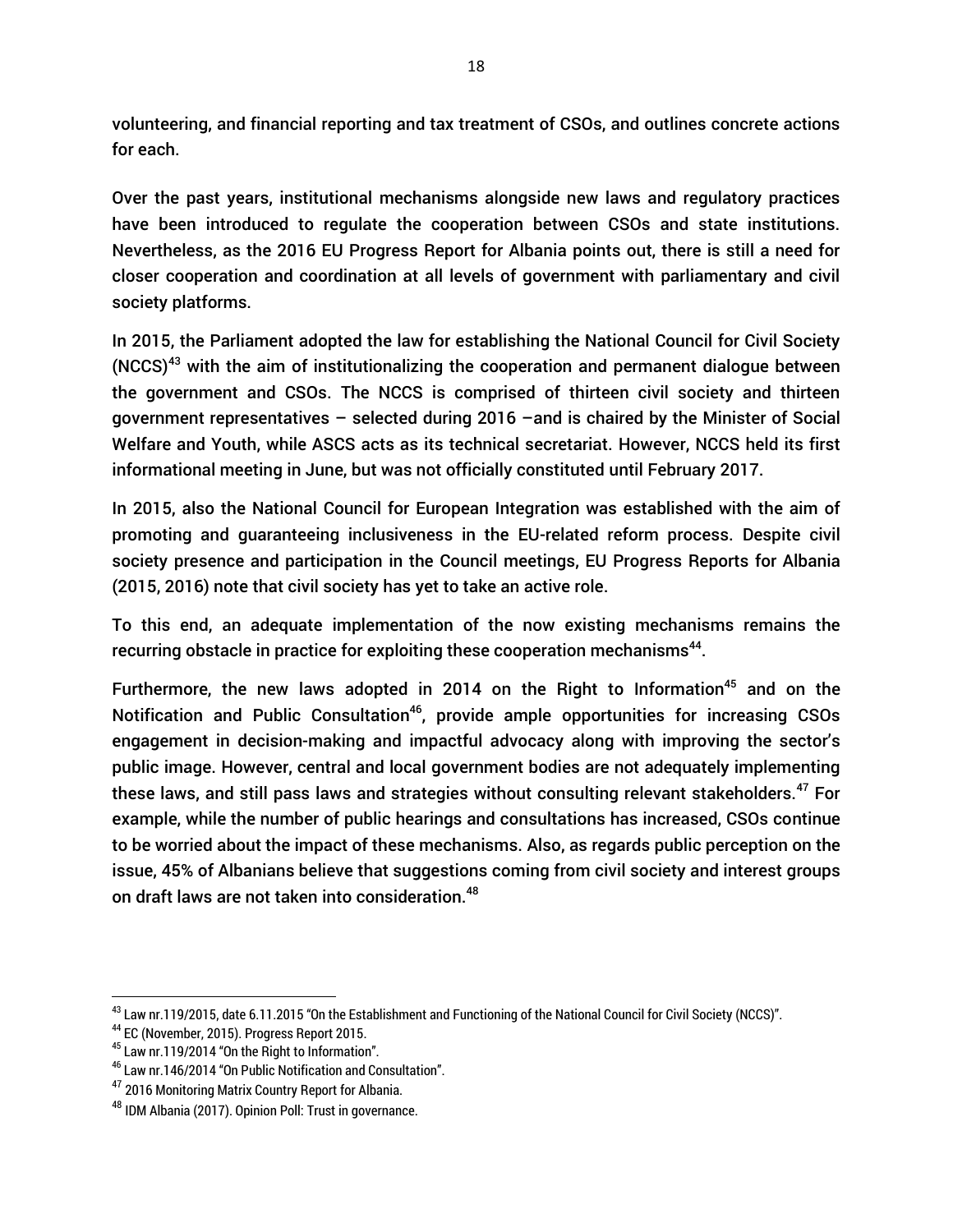## 5.3 CSOs involvement in development cooperation

Thus far Albanian CSOs involvement in the field of development cooperation is limited only to regional projects supporting awareness raising on the development agenda and capacity building activities.<sup>49</sup>

## 6. Conclusion and recommendations

To date, Albania has made limited progress in aligning with the *acquis* in the area of development cooperation and humanitarian aid – with no relevant policy, legal and institutional frameworks in place. The country will need to develop its own national policy in the field and further build its institutional capacity so as to comply with EU standards. However, throughout this whole process – starting from the alignment, involvement in accession negotiations for Chapter 30 and eventual transition from a recipient of Official Development Assistance (ODA) to a donor country  $-$  the meaningful contribution and involvement of an informed civil society remains paramount. In addition, political and public support will prove to be vital, too.

## *What can the government do?*

- Draft a strategic document for development policy and humanitarian with defined aims, principles, priorities, instruments and roles and responsibilities.
- Internalize the lessons learned from the regional experience of V4 countries in establishing effective structures for the provision of development and humanitarian aid.
- Envision concrete opportunities for the facilitation and inclusion of national and local civil society in the EU accession process.
- Ensure an enabling environment for civil society operation, focusing on the financial viability of the sector and its involvement in the decision-making processes.
- Increase public awareness on development cooperation and development education activities.

## *How can the CSOs become involved?*

 $\overline{a}$ 

 Participate in or/and implement regional projects in cooperation with CSOs from the region and beyond with track record on development issues – in order to increase capacity building and raise awareness of local CSO on international development.

<sup>&</sup>lt;sup>49</sup> The regional project "Western Balkan CSOs for Global Development" supported by Austrian Development Agency and SlovakAid.